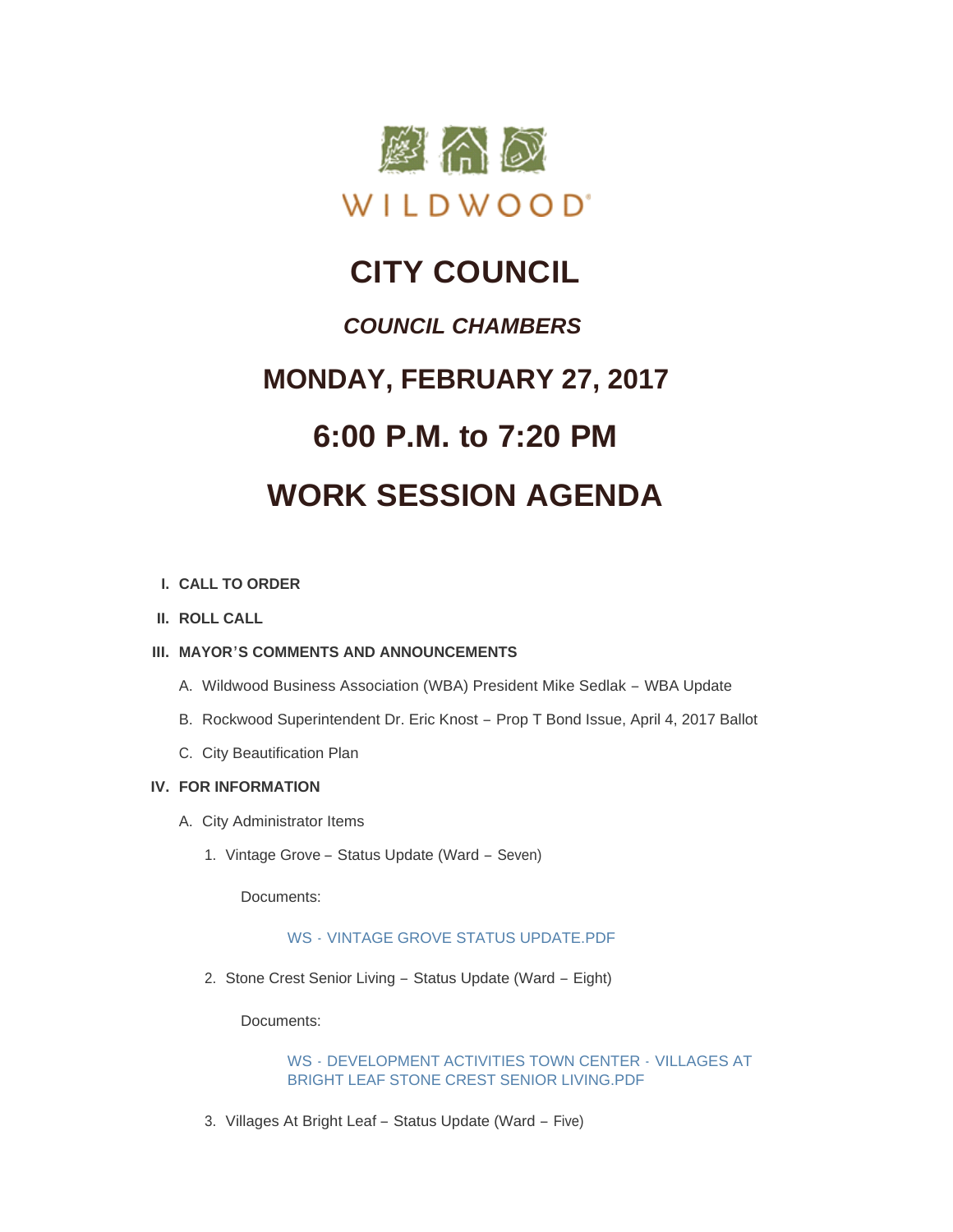Documents:

#### WS - DEVELOPMENT ACTIVITIES TOWN CENTER - VILLAGES AT [BRIGHT LEAF STONE CREST SENIOR LIVING.PDF](http://www.cityofwildwood.com/AgendaCenter/ViewFile/Item/9936?fileID=14382)

4. City Beautification Plan (Wards - All)

Documents:

#### WS FOR INFORMATION - [CITY BEAUTIFICATION PLAN.PDF](http://www.cityofwildwood.com/AgendaCenter/ViewFile/Item/9937?fileID=14383)

- Economic Development Committee B.
	- 1. Economic Development Manager's Report (Wards All)

Documents:

WS - FCON DEVELOPMENT MANAGERS REPORT PDF

C. Rural Internet Access Committee Update (Wards - All)

Documents:

#### WS - [RURAL INTERNET ACCESS UPDATE.PDF](http://www.cityofwildwood.com/AgendaCenter/ViewFile/Item/9940?fileID=14385)

D. Charter Review Commission Update (Wards - All)

Documents:

WS - [CHARTER REVIEW COMMISSION UPDATE.PDF](http://www.cityofwildwood.com/AgendaCenter/ViewFile/Item/9941?fileID=14386)

E. Construction Project Update (Wards - All)

Documents:

#### WS - [CONSTRUCTION PROJECT UPDATE.PDF](http://www.cityofwildwood.com/AgendaCenter/ViewFile/Item/9942?fileID=14387)

- **FOR ACTION V.**
	- A. Business Requests Pertaining To Council Meetings (Wards All)
	- B. EXECUTIVE [CLOSED] SESSION Legal Actions, Causes Of Action, Litigation Or Privileged Communications Between The City's Representatives And Its Attorneys [RSMO 610.021(1)]

#### **OTHER VI.**

#### **ADJOURNMENT VII.**

*City Council will consider and act upon the matters listed above, and such others as may be presented at the meeting and determined to be appropriate for discussion at that time.*

*Notice is hereby given that the City Council may also hold a closed meeting for the purpose of dealing with matters relating to one or more of the following: Legal Actions, Causes of Action, Litigation or Privileged Communications Between the City 's Representatives and its Attorneys [RSMO 610.021(1) 1994]; Lease, Purchase or Sale of Real Estate [RSMO 610.021 (2) 1994]; hiring, firing, disciplining or promoting employees by a public governmental body [RSMO 610.021 (3) 1994]; bidding specification [RSMO 610.021 (11) 1994]; sealed bids and related documents, until the bids are opened ' and sealed proposals and related documents or any documents related to a negotiated contract until a contract is executed, or all proposals are rejected [RSMO 610.021 (12) 1994]; and/or individually identifiable*